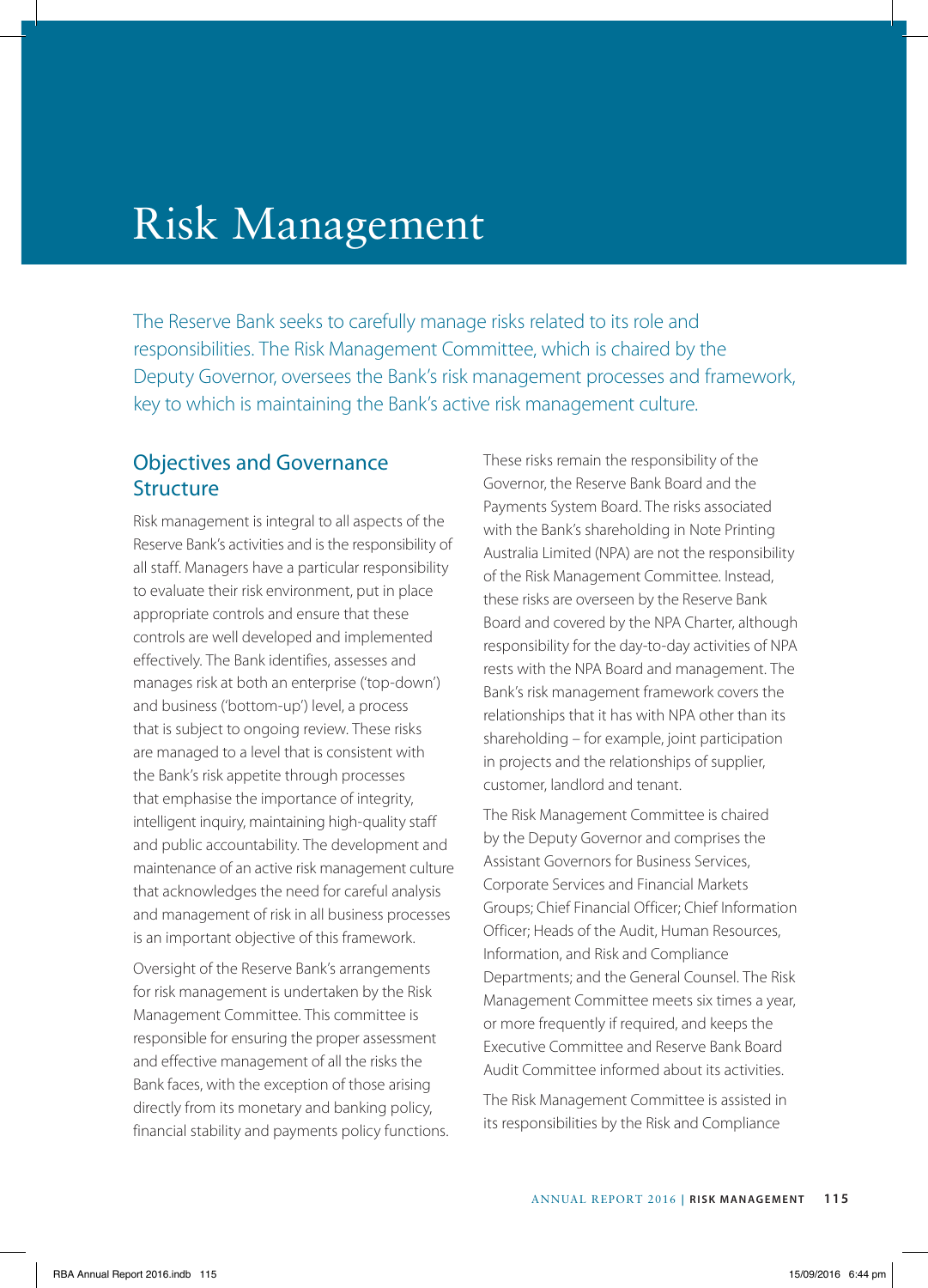Risk management is integral to all aspects of the Reserve Bank's activities and is the responsibility of all staff

Department. The department's main role is to assist individual business areas to manage their risk environment effectively within a broadly consistent framework. It also monitors risk and performance associated with the Bank's activities in financial markets and provides support to the business areas by the implementation of Bank-wide control frameworks covering fraud control, anti-bribery and corruption measures, business continuity and compliance-related risks. The Head of Risk and Compliance Department reports directly to the Deputy Governor.

The Audit Department undertakes a risk-based audit program to provide assurance that risks are identified and key controls to mitigate these risks are well designed and working effectively. This includes periodic reviews of the Reserve Bank's risk management framework and testing key controls in business areas on a sample basis. The Head of Audit Department reports directly to the Deputy Governor and Chair of the Reserve Bank Board Audit Committee, which meets at least every three months.

# Portfolio Risks

The Reserve Bank holds domestic and foreign currency-denominated financial instruments to support its operations in financial markets in pursuit of its policy objectives. These instruments account for the majority of the Bank's assets and expose its balance sheet to a number of financial risks, the largest of which is exchange rate risk. The primary responsibility for managing these risks rests with the Financial Markets Group. The role of the Risk and Compliance Department is to monitor these risks and report on compliance with approved authorities and limits. In that regard, the Assistant Governor (Financial Markets), Head of Risk and Compliance Department and other relevant senior staff are provided with timely reports on limits compliance, portfolio risks and performance.

#### Exchange rate risk

Holdings of foreign currency-denominated assets expose the Reserve Bank's balance sheet to fluctuations in exchange rates as the Bank's financial statements are reported in Australian dollars. As these assets serve a policy function, the Bank does not seek to eliminate this exchange rate exposure. Rather, the Bank mitigates it by diversifying foreign currency assets across several currencies. The diversification of foreign currency investments was expanded in 2015/16 to include assets denominated in Korean won, with a corresponding reduction in assets denominated in euro. This change shifted the benchmark portfolio composition to 55 per cent in US dollars, 20 per cent in euros and 5 per cent each in Japanese yen, Canadian dollars, UK pound sterling, Chinese renminbi and Korean won (see the chapter on 'Operations in Financial Markets' for details). This benchmark portfolio composition reflects the Bank's long-term risk and return preferences and requirements for liquidity and security. The portfolio is rebalanced to these benchmark shares daily, taking into account changes in market rates and transactions. The Bank's holdings of gold and Special Drawing Rights (SDRs – a liability of the International Monetary Fund) and its investments in Asian bond funds are not managed relative to an internal benchmark.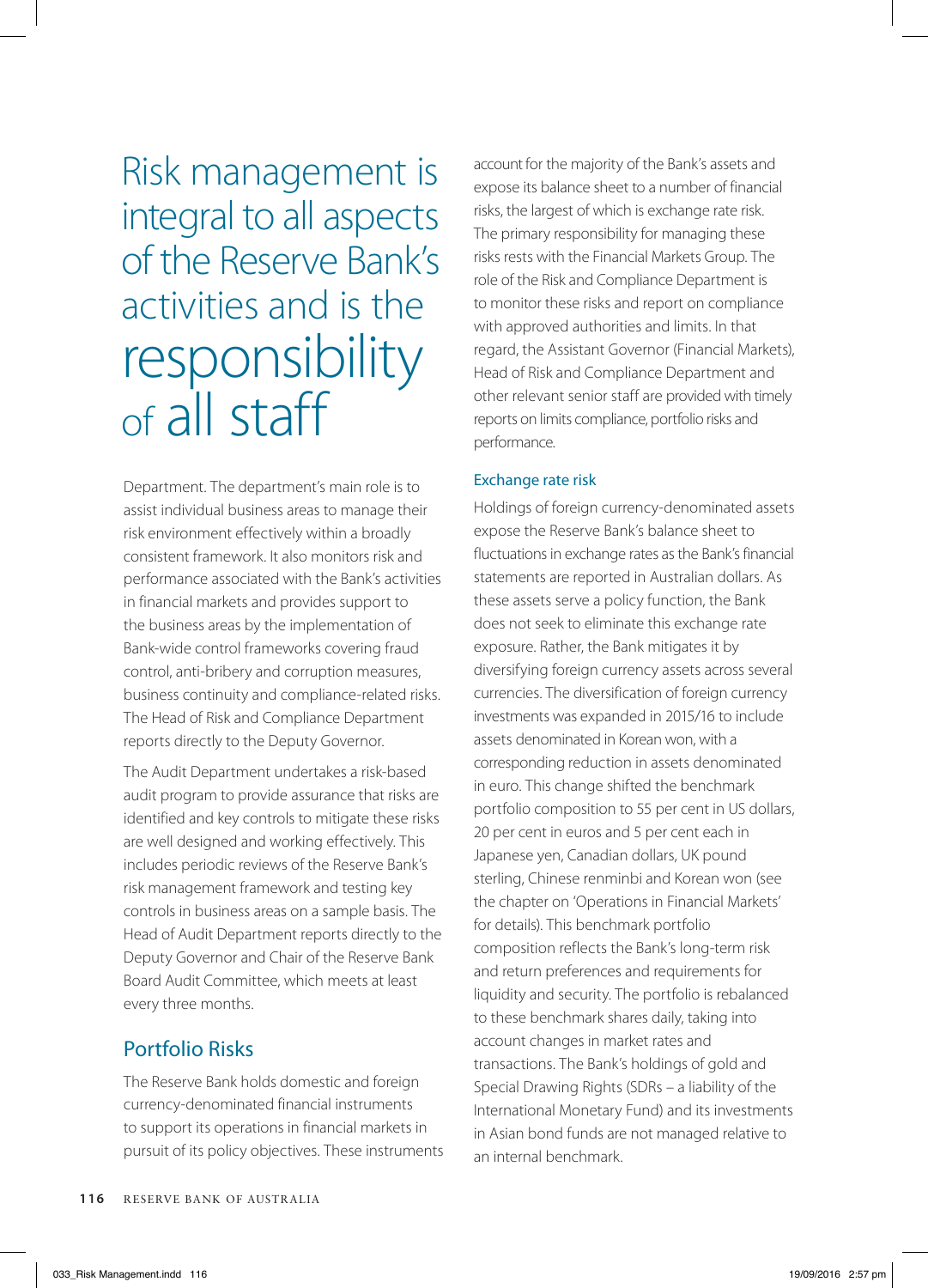

The rise in the Australian dollar value of the Reserve Bank's portfolio over 2015/16 was largely due to the depreciation of the Australian dollar, and resulted in an increase in exchange rate risk. Based on the level of reserves at 30 June 2016, a 10 per cent appreciation of the Australian dollar would result in a mark-to-market loss of \$5.26 billion.

#### Interest rate risk

The value of the Reserve Bank's financial assets is also exposed to movements in market interest rates, as the bulk of the domestic and foreign portfolios comprise fixed-income securities.

Total holdings of domestic securities increased by \$2.1 billion over 2015/16 to around \$88.4 billion. Most of these assets are held on a temporary basis under repurchase agreements (repos). The average term of the Bank's domestic repo book at the end of June 2016 was around three weeks. For domestic securities held outright, the sensitivity to movements in market yields decreased over 2015/16 because of a decrease in holdings of Australian Government Securities and semi-government securities.

The Reserve Bank is exposed to very little interest rate risk on its balance sheet liabilities. Banknotes on issue account for about 42 per cent of total liabilities and carry no interest cost to the Bank. The other sizeable obligations include deposits held by the Australian Government and government agencies, and Exchange Settlement Account balances held by authorised deposittaking institutions (ADIs). These deposits have short maturities that broadly match the Bank's domestic assets held under repo. Interest paid on these deposits reflects domestic short-term interest rates, effectively hedging part of the interest rate exposure of the domestic asset portfolio.

In contrast to the domestic portfolio, the Reserve Bank's foreign currency assets are managed relative to benchmark duration targets that reflect the Bank's long-term appetite for risk and return, and are periodically reviewed. The duration target for the US, European, Canadian and Japanese portfolios is six months and for the UK portfolio it is three months. The Chinese and Korean portfolios have higher duration targets of 30 and 18 months, respectively. The weightedaverage benchmark duration target for the Bank's foreign portfolios remains low by historical standards at around 7½ months, reflecting the generally low level of interest rates and risk of capital losses should bond yields return to more normal levels.



# **Interest Rate Risk on RBA Portfolio**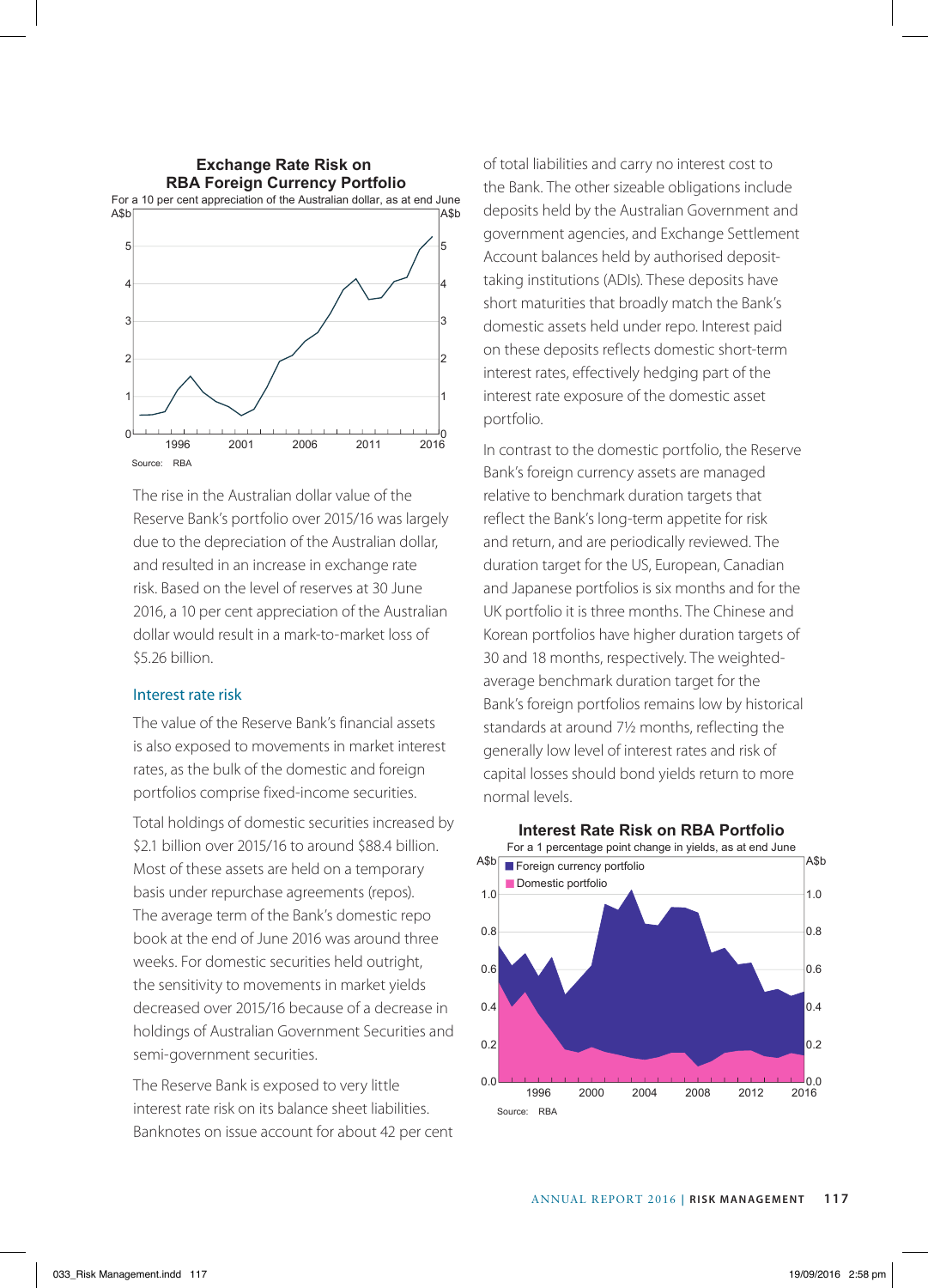The overall level of interest rate risk on the Reserve Bank's domestic and foreign financial assets increased over 2015/16, owing mainly to an increase in the Australian dollar value of the foreign portfolio. The Bank would incur a valuation loss of around \$481 million if interest rates in Australia and overseas rose uniformly by 1 percentage point across the yield curve.

#### Credit risk

Credit risk is the potential for financial loss arising from the default of a debtor or issuer or from a decline in asset values following a deterioration in their credit quality. The Reserve Bank manages its credit exposure by applying a strict set of criteria to its holdings of financial assets and confining its dealings to highly creditworthy counterparties. In addition, the Bank's transactions are executed under internationally recognised legal agreements.

The Reserve Bank is exposed to very little issuer credit risk on its outright holdings in the domestic portfolio as it invests only in securities issued by the Australian Government or by state and territory government borrowing authorities. The Bank is exposed to a small amount of counterparty credit risk as a large portion of its domestic assets are held under repo. However, the credit risk on repos is inherently limited. The Bank would face a loss only if a counterparty failed to repurchase securities sold under repo and the market value of the securities fell below the agreed repurchase amount. The Bank manages this exposure by applying an appropriate margin ('haircut') to the securities and requiring that these securities meet certain eligibility criteria. The degree of over-collateralisation increases with the risk profile of the security (see the chapter on 'Operations in Financial Markets' for details).

Given its policy role, the Reserve Bank does not apply specific credit criteria to the counterparties with which it is willing to deal in its domestic market operations. However, counterparties must be subject to an appropriate level of regulation and be able to ensure efficient and timely settlement of transactions within the Austraclear system.

The Reserve Bank's investments in the foreign currency portfolio are also typically confined to highly rated and liquid securities, as well as deposits with foreign central banks. The majority of the Bank's outright holdings are securities issued by the national governments of the United States, Germany, France, the Netherlands, Japan, Canada, the United Kingdom, China and South Korea, with modest holdings of securities issued by select highly rated supranational institutions and government agencies.

The Reserve Bank also holds a portion of its foreign currency portfolio in short-term repos. This exposes the Bank to the small amount of residual credit risk that is inherent in repos, as noted above. The Bank manages this risk by requiring 2 per cent over-collateralisation and accepting only high-quality and liquid securities as collateral. Credit exposure on foreign repos is further managed by imposing limits on individual counterparty exposures and executing a Global Master Repurchase Agreement (or Master Repurchase Agreement where appropriate) with each counterparty. The Bank's framework for managing counterparty exposures utilises credit ratings and market-based credit measures.

The Reserve Bank undertakes foreign exchange swaps as part of its policy operations and as a means to enhance returns on the foreign currency portfolio. Credit risk on these instruments is managed to a low level by transacting only with counterparties that meet strict eligibility criteria, including the requirement to have executed with the Bank an International Swaps and Derivatives Association (ISDA) agreement with a credit support annex.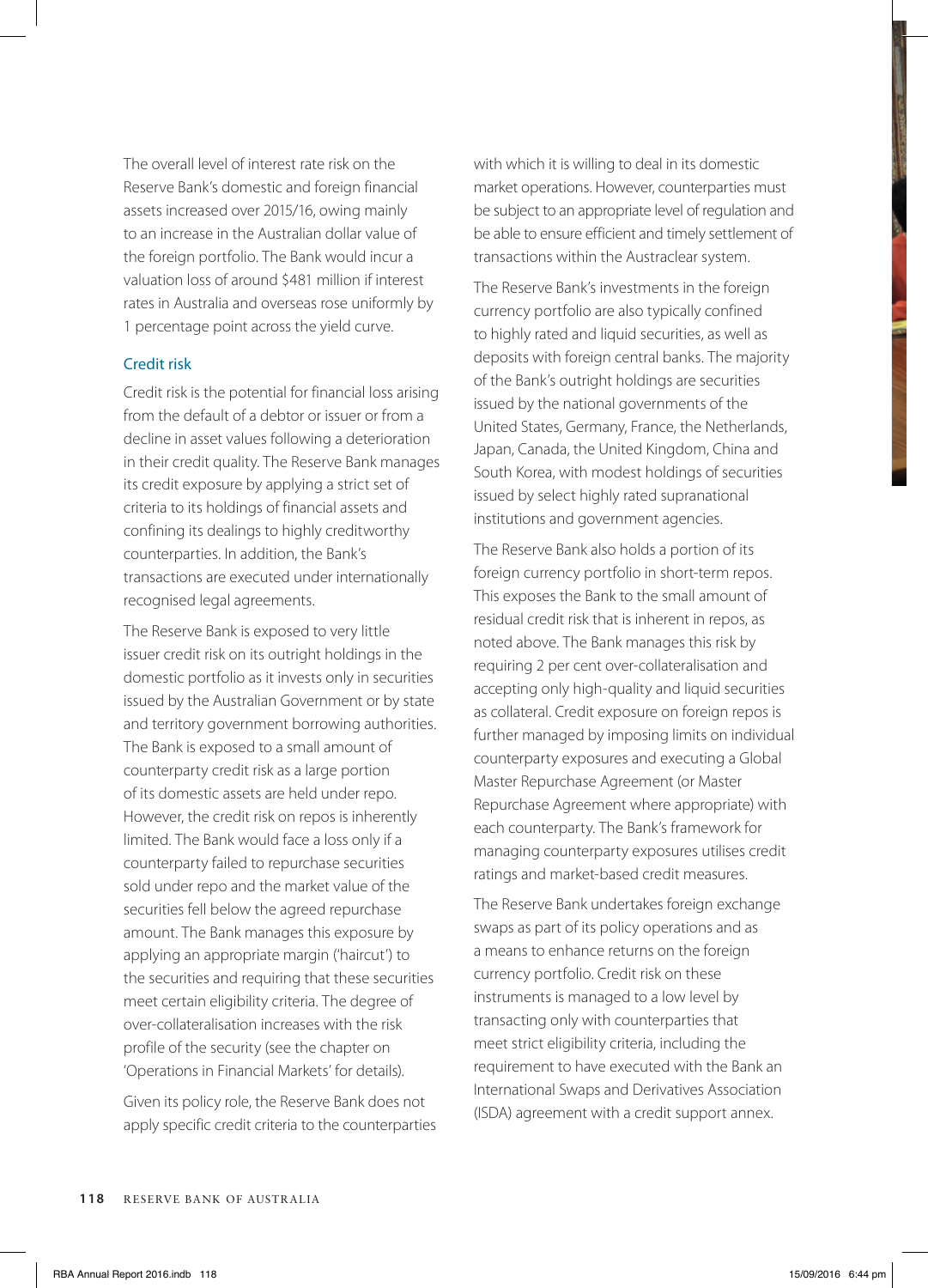

The Risk Management Committee at work

Exposures on foreign exchange swaps generated by movements in market exchange and interest rates are managed through two-way margining.

### Operational Risk

There are a diverse range of operational risks associated with the day-to-day activities of the Reserve Bank. These risks range from the possibility that banking services might not be delivered to the required standard to the loss of access to key information technology (IT) infrastructure. Generally, the Bank has a low appetite for this type of risk, reflecting the view that satisfactory fulfilment of its important public policy responsibilities could be seriously undermined if its risk profile is poorly managed. That said, the Bank recognises that it cannot eliminate risk entirely from its operations. Acceptance of some risk is often necessary to foster innovation and efficiencies in business practices.

While all parts of the organisation are exposed to operational risk of varying degrees, the most significant risks are those associated with financial transactions undertaken by the Reserve Bank for its own activities and that of

its clients. During 2015/16, Financial Markets Group executed around 91 000 transactions, generating an average daily settlement value of around \$41 billion. The Bank is also the primary banker for a number of government entities, including the Australian Taxation Office and Department of Human Services, and it maintains the infrastructure to facilitate real-time interbank payment and settlement services through the Reserve Bank Information and Transfer System (RITS). Given the crucial role of these activities in the financial system, any operational failure could have widespread consequences. As a result, the Bank has a range of processes in place to facilitate ongoing and effective management of its operational risks in order to guarantee that the control environment is suitably robust.

The Reserve Bank continues to direct significant resources towards the delivery of a number of large and complex multi-year projects. These include the renovation of banking applications and systems, the development of infrastructure to facilitate real-time retail payments and the upgrade of Australia's banknotes. Successful completion of these projects will ensure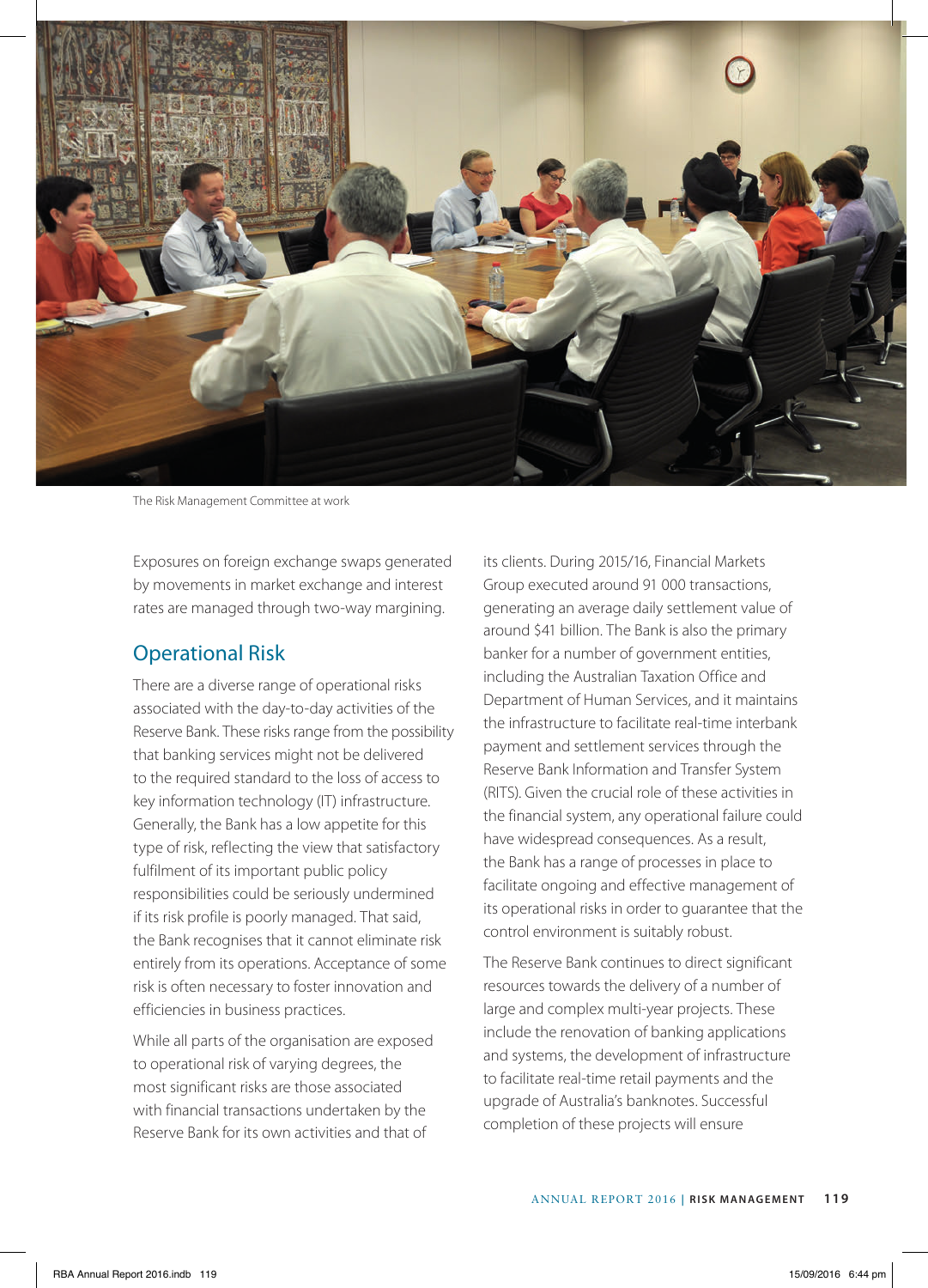high-quality services are maintained for the Bank's clients and the Australian public. The risks associated with project work are carefully managed so that adequate resources are available, nominated project deadlines are met and change management is effective.

The policy and business operations of the Reserve Bank are highly dependent on IT systems to carry out their activities. The Bank's risk management framework supports an ongoing focus on controlling the risks associated with complex IT systems. A key element of this framework is the operation of the Technology Committee, which is chaired by the Assistant Governor (Corporate Services). This committee collaborates with relevant business areas to facilitate the assessment, monitoring and management of IT-related risks and ensure IT-related initiatives are consistent with the Bank's IT strategy. This work is supported by the continuous evaluation of industry developments



Mark Manning (Deputy Head of Payments Policy Department) at the Risk Australia 2015 Conference, August 2015

to confirm that the Bank's systems conform to current IT standards and remain robust. Assessment of appropriate staff resourcing, the adequacy of controls over IT processes and the level of security over information management are all incorporated into the Bank's risk management framework.

The continuity of critical business functions during and after a disruptive event such as a natural disaster or terrorist attack is a key area of focus for the Reserve Bank. Consequently, the Bank has developed considerable resilience in its operations, including the use of a dedicated Business Resumption Site (BRS) in north-west Sydney. Permanent staff from some of the Bank's most critical operational areas are located at the BRS to enable virtual continuity of operations if a disruption to the Bank's Head Office were to occur. All departments regularly participate in exercises to test back-up plans covering a range of scenarios, including loss of facilities, IT systems and staff. The Bank also participates in contingency event exercises with external organisations to ensure that its staff are well briefed in their roles during these types of events and that effective internal and external communication arrangements are in place. The Risk Management Committee is briefed on the results of these exercises.

The effective management of compliance risk is central to the Reserve Bank's activities. A small compliance unit within Risk and Compliance Department collaborates with all business areas to develop a broadly consistent approach to managing this risk and keeps the Risk Management Committee informed regarding the level of compliance in key areas.

The Reserve Bank has zero tolerance for fraud or other unethical behaviour. Several layers of fraud controls are in place, including having a clear decision-making hierarchy, separation of duties and controls over computer access